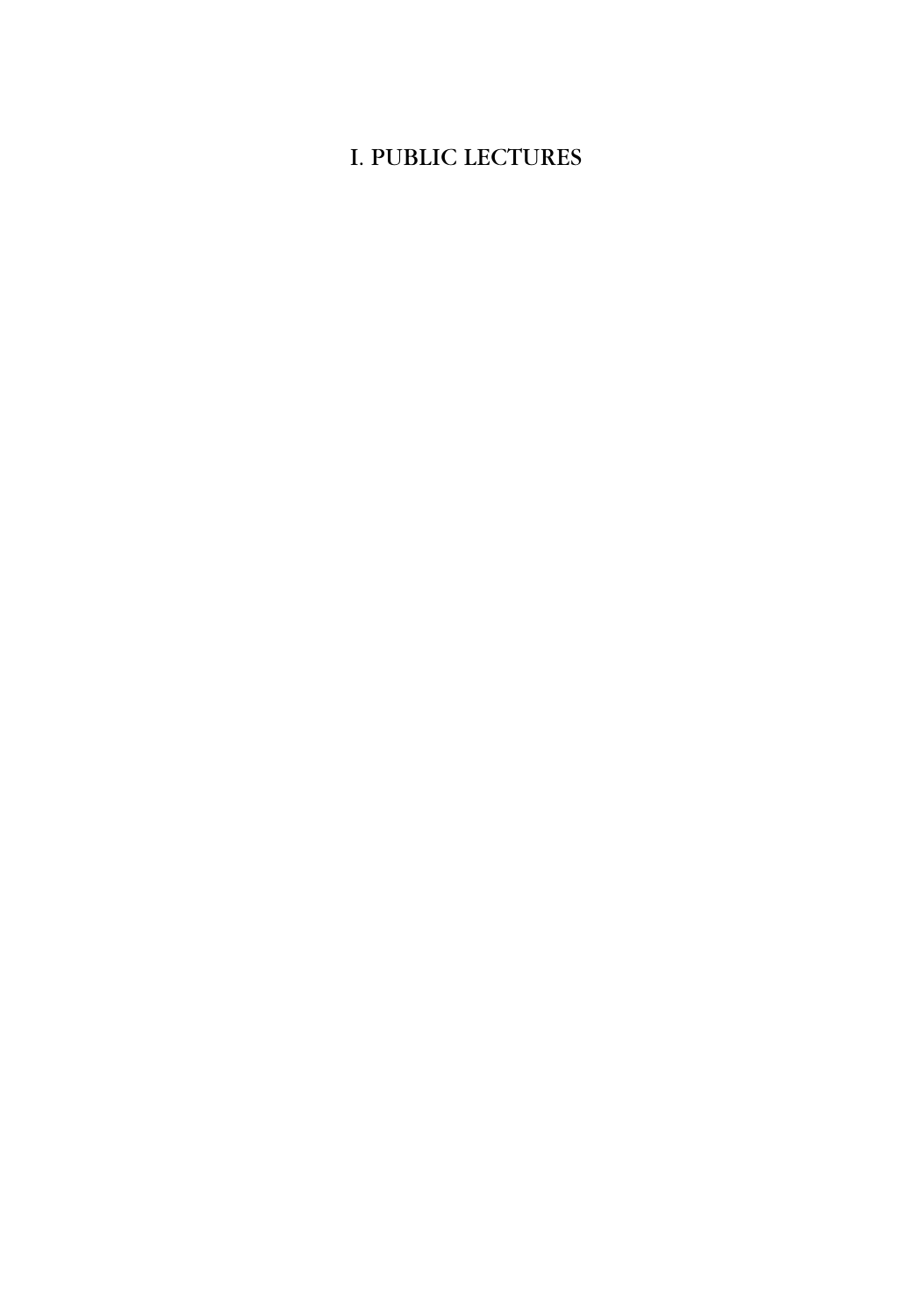## JEAN-CHRISTOPHE ATTIAS–ESTHER BENBASSA

## ISRAEL, THE LAND AND THE SACRED

Through so many centuries of exile, what has the land of Israel represented to the Jewish imagination?1 The memory of ancient glory. The horizon of an expectation. The improbable site on to which is projected a hope for better days. Somewhere between heaven and earth, and more often nearer heaven than earth, Zion beckons and gives meaning. There, one day, the restoration of this fractured world will be complete; there, one day, the Jews will see the end of their tribulations. One day there in Zion or maybe here, perhaps today. While waiting for the dream to be realised, it is always possible to imagine that the place where one lives is already like a Jerusalem in exile, and like the provisional extension of a land of Israel that is inaccessible. Amsterdam is the Jerusalem of the North, Sarajevo is the Jerusalem of the Orient, Tlemcen is the Jerusalem of North Africa, Vilna is the Jerusalem of the East… One person's Jerusalem is not another's. Each Jewish group has its own, which it places above all others. Of course, such a land does not replace the real and distant one, but merely allows the group to be patient, to bear exile, internalised but never totally accepted.

Not far from Istanbul, two Jewish villages face each other, one on the European shore of the Bosphorus and the other on the Asian shore. Each still has its own cemetery. The most pious and devout folk of the European village would prefer to be buried with their neighbours on the Asian side of the Bosphorus. Their bodies would thus cross the narrow strait to rest over there, opposite, in almost holy soil, just a little nearer Jerusalem. Did they thus imagine themselves, on the day of resurrection, arriving more quickly and surely in the land of Israel? Was this a shortcut? At least this is how legend would have it…

Israel, Promised Land, Holy Land, the consolation of exile. How can we describe it? How can we touch the dream without distorting it, decode it without being submerged by the emotion that evoking it unfailingly arouses, and try to understand that emotion itself? The task seems arduous. And still more so these days than formerly, now that the dream is incarnated and has become reality. Moreover, this reality has by no means killed the dream. Different from what it was, imperturbable, throughout the ages, the dream does not cease to haunt the minds of Jews of the Diaspora as well as of Israelis.

A few words about its medieval roots will make it easier to understand some of its contemporary metamorphoses.

<sup>1</sup> This lecture briefly evokes some of the issues extensively dealt with in our book Israel, the Impossible Land, trans. Susan Emanuel (Stanford: Stanford University Press, 2003). Complete bibliographical data can be found there (pp. 270–86).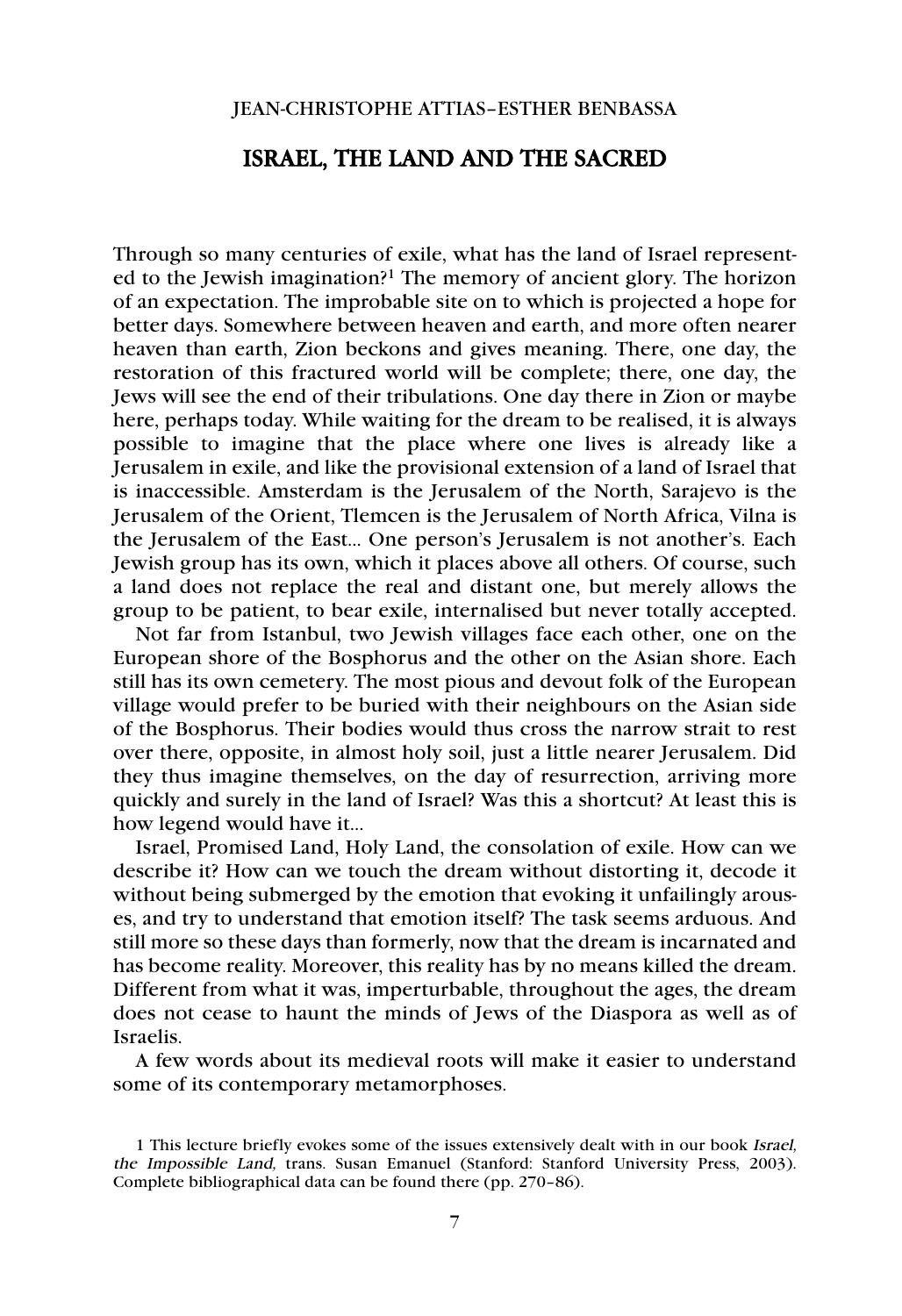Doomed to have no political power, both in exile and dispersed, the Medieval Jew stands on the periphery of the world he lives in. Long ago the land of Israel ceased to be a place where a reunited people could exist. And nearly as long ago, it ceased to be the centre of a Diaspora perceived like a boundary. The Medieval Jew has no means at all to assert his rights to a land which through the epic of the Crusades, is the heart of spiritual aspirations and imperialistic ambitions of the two great religions, daughters of Israel, stressing at the same time the decline of its former owners. This alienation of the land, now under one rule, now under another, even though none seemed destined to settle for long or beget a real rebirth, naturally evokes the alienation of the people expelled from it, it, too, humiliated and depending on the goodwill of various and inconstant masters. The situation of Israel and its land, bearing the marks of exile and expropriation, also seems to constitute a historical sanction of the theological pretensions of Christianity and Islam. So, how can we dare to claim, in spite of all appearances, that the mission of Israel and its exclusive link to its land are still continuing?

To organise an efficient spiritual resistance to the hard facts of history is a very arduous task in the cultural world born from the meeting of Islam and the philosophical and scientific heritage of Ancient Greece. From now on, Jewish and non-Jewish thinkers focus their attention on abstract and totally timeless themes, God, his essence and his existence, the Creation, prophecy, good and evil, reward and punishment, etc. Moreover, the conception, currently admitted by philosophers, of the Divinity and its relation to the world (an impersonal relation, governed by a system of universal and immutable laws) makes the Jewish theme of God's choice of one people and one land, quite problematical. Thus the struggle is being organised on several fronts. The loss of the physical contact with the land is compensated with its idealisation. Far from being satisfied with the accumulated treasures of Jewish traditional culture, and even though they keep on studying them in depth, some great masters of Jewish thought, philosophers or kabbalists, will endeavour to build up a theology of the land, likely to repel, successfully, the attacks of their Christian and Muslim counterparts, even by trying to make use of the scientific, climatological and astrological knowledge or beliefs then shared commonly by the medieval world.

A real territorial exception, the land of Israel is far more than a territory. It is the image and the sign of the Jewish exception. Its intimate link to God sends back to God's intimate link to Israel. Any change of the relations between Israel and its land is nothing but the clear sign of a change of its relations with God. However, no alteration of this kind is irrevocable and definitive. And none is as deep as appearances seem to tell. The land is a person endowed with will, which may be negative or favourable, now accepting now rejecting its inhabitants. Those who live on it, breathe a pure air and its dust for those buried in it has an expiatory power, comparable to that of the altar of sacrifices. Its successive conquerors did not manage to put down roots, which reveals its positive resistance to any illegal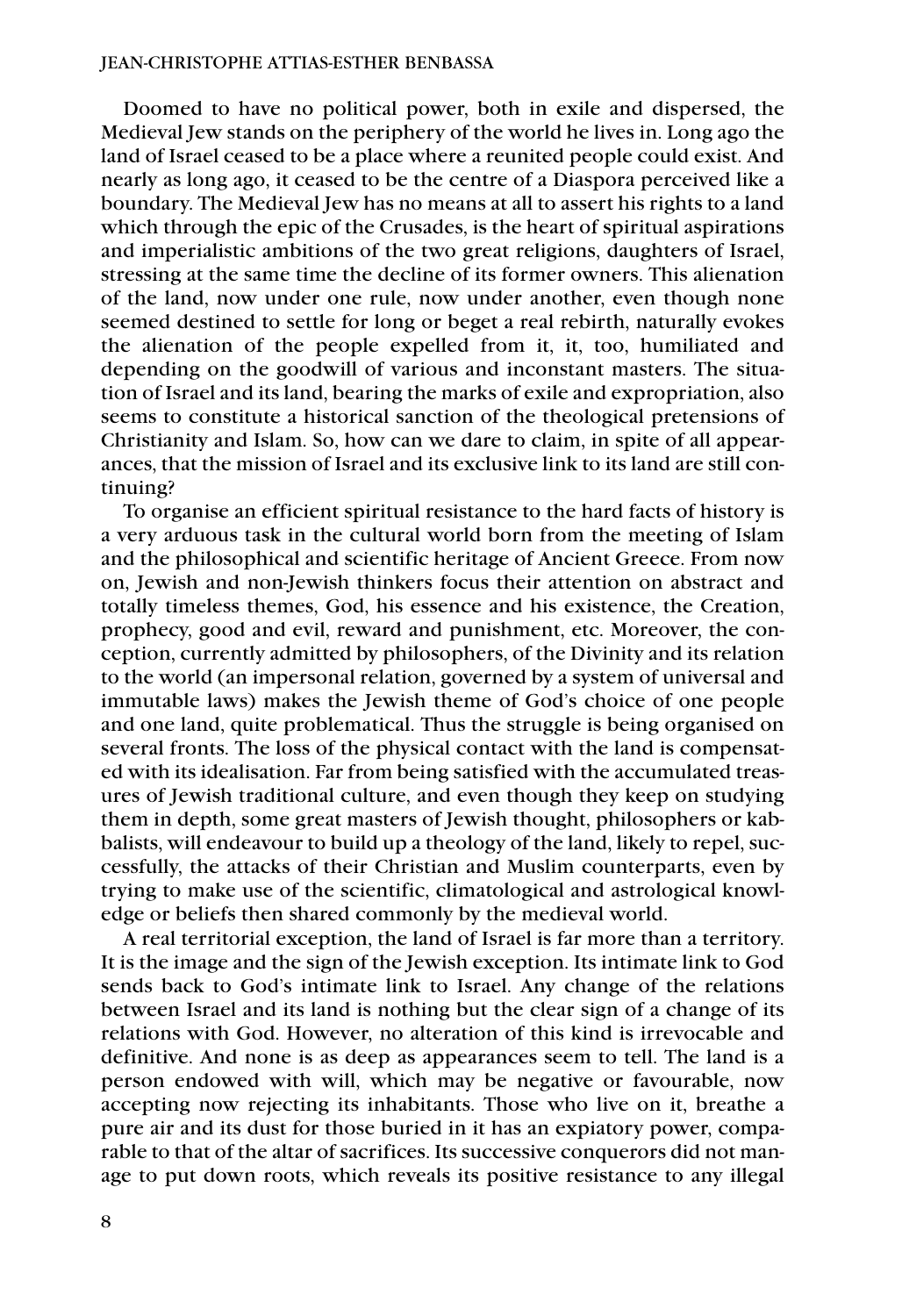takeover. The land of Israel is hit by nothing but what it accepts to be hit by. Essentially pure, nothing could possibly stain it. The destruction and the oppression of a foreign ruler only has a limited impact on it: perhaps the divine impulse from above is no more as intense as it used to be, but evil has no grip on it, and it has itself the power to reject impurity.

To consider that the effects of impious acts committed in the Holy Land through centuries are non-existent or fundamentally inessential is a way of implying that the relation of history to it, is like water off a duck's back. The land of Israel is no more in history, but out of it. The rags of spoliation and destruction mask an essential, divine and unchanging land whose present troubles by no means affect it and which, some day, once again, is to reveal itself in all its untarnished glory. Indefinitely idealised, the land medieval Jews are dreaming of is this land toward which they turn to pray thrice a day. But it is also far more than that, and really something else. The more it is perceived as holy, the more it is lived as different – and as terrible.

The modern Jewish Zionist-inspired ideology, of course, tended to claim that after destruction and dispersion nothing in fact had jeopardised the Jews' relationship toward the Holy Land and that this land had never even been weakened by some symbolisation of the sacred space or by the transfer of this sacrality to whatever space or institution. However, the simple reading of texts inevitably makes such a simplistic axiom questionable. The longing for the lost place, as nostalgia, as the awareness of a lack, could not feed on itself alone. This desire, in fact, was never completely unappeased. The powers of dream, the artifices of allegory made Zion present at every time and everywhere. And there lay the paradox: the more one thought about the land, the more one forgot it. Even more: having it continually on mind, keeping on naming it was perhaps the best way to forget it…

By associating it with such a superterrestrial reality, intellect agent or sefira, philosophers and kabbalists work towards what can be called a 'surrealisation' of the land of Israel, and at the same time, contribute to its 'derealisation'. The moment it becomes a divine entity, the upper Holy Land is necessarily much more 'real' than the inferior material world where we live. On the other hand, because its essence comes from the celestial, with which it is in a privileged touch, the lower Holy Land may lose in the same proportion, every 'reality', this time in the terrestrial sense of the word. Then it is a short way from idealisation to allegorisation, from the temptation of metaphysics to the seductions of metaphor. An easy way to go, which makes the land less and less itself to be more and more something different from itself. The words one uses to name it traditionally (land, Jerusalem, Zion) end up referring first and foremost to mystical or philosophical, perfectly independent, realities. So, the land is nothing but a signifier with many signified elements, which have or have not direct or indirect links to the primordial signified element – the land in the terrestrial sense.

The intensity and the depth of this idealisation of the land, of course, changes from text to text, from author to author, but also from one era or cultural area to another. Still, it is not easy to determine the link between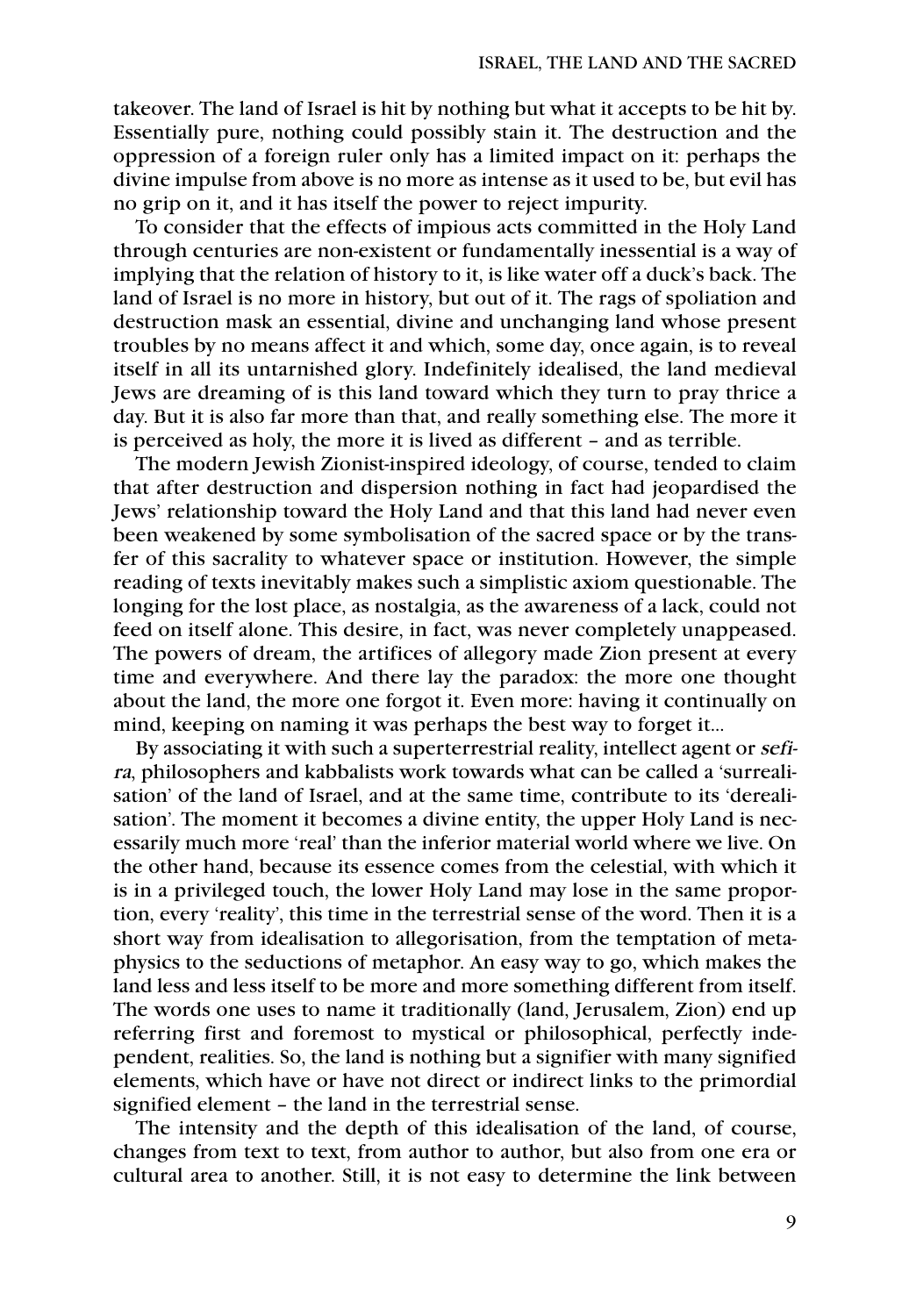these attitudes and the physical living conditions of the Jews. Is the sublimation of the Holy Land the only way, via the dream, to escape the hardships of an exile which, besides, one has no means to end? Or is its metaphorisation the result of an adaptation to the exile the oppression of which would be less heavily felt whereas more harmonious relationships would be established with non-Jewish populations? It seems difficult, a priori, to subscribe to such a mechanistic theory. Furthermore, the vast majority of sources traditionally examined are scholarly sources, the representativity of which, on the scale of a Jewish society in its globality, is delicate to measure… It is doubtful that the average Jew had ever had an idea of the subtlety lying in those cultural productions. How can we also appreciate the real impact of a sermon that a scholar addressed to an audience of ordinary believers? How can we know how deep in themselves these people could internalise the contents of the liturgy they had access to? As far as the words themselves were understood effectively – Hebrew being only a language for studying and very unequally grasped – did those words do more than shape a collective unconscious, usually inactive, than keep an indistinct wait alive, counterbalancing daily problems with a more or less stereotyped hope?

Anyway the medieval Jews never had to choose simply between, on the one hand, dream or abstraction and, on the other hand, the physical land – between on the one hand the constructions of intellect or imagination and on the other hand emigration. The choice was not either simply between a strictly local attachment to the Holy Land and a timeless, unreal representation of the Holy Land. Few genuine religious aspirations can easily put up with an excessive mystical, geographical or temporal proximity as well as with an excessive distance of the object longed for. The land of Israel smells of Eden. Indeed, it is itself Eden. And to be visible from this world without being completely part of this world, to keep hope alive and already offer some consolation, Eden must be neither too near, nor too far, neither too easily accessible, nor quite out of reach. The land of Israel is also the heart of the world. It is the foundation on which is built, the axis about which it is developing, it is the orientation of the sacred space. And to be visible from here without being really here, and to give the believer the mark which he needs, this centre must be neither too near, nor too far, neither too easily accessible, nor quite out of reach. In both cases mediation is possible. It is even necessary.

In some contexts, particularly in the Hasidic world, the Just, the Tsadik will be the mediator. His only presence will turn the place where he lives, into a real land of Israel, distant enough and close enough. And when he will go to Lublin, the follower of Jacob Isaac of Lublin will simply have "to imagine that Lublin is the land of Israel, that the master's court is Jerusalem, his room the Holy of Holies, and that the Shekhinah [the Divine Presence] speaks through his mouth."2 To 'imagine.' So would that always be the key

<sup>2</sup> Quoted by Arthur Green, 'The Zaddiq as Axis Mundi in Later Judaism', Journal of the American Academy of Religion 45 (1977), pp. 327–47.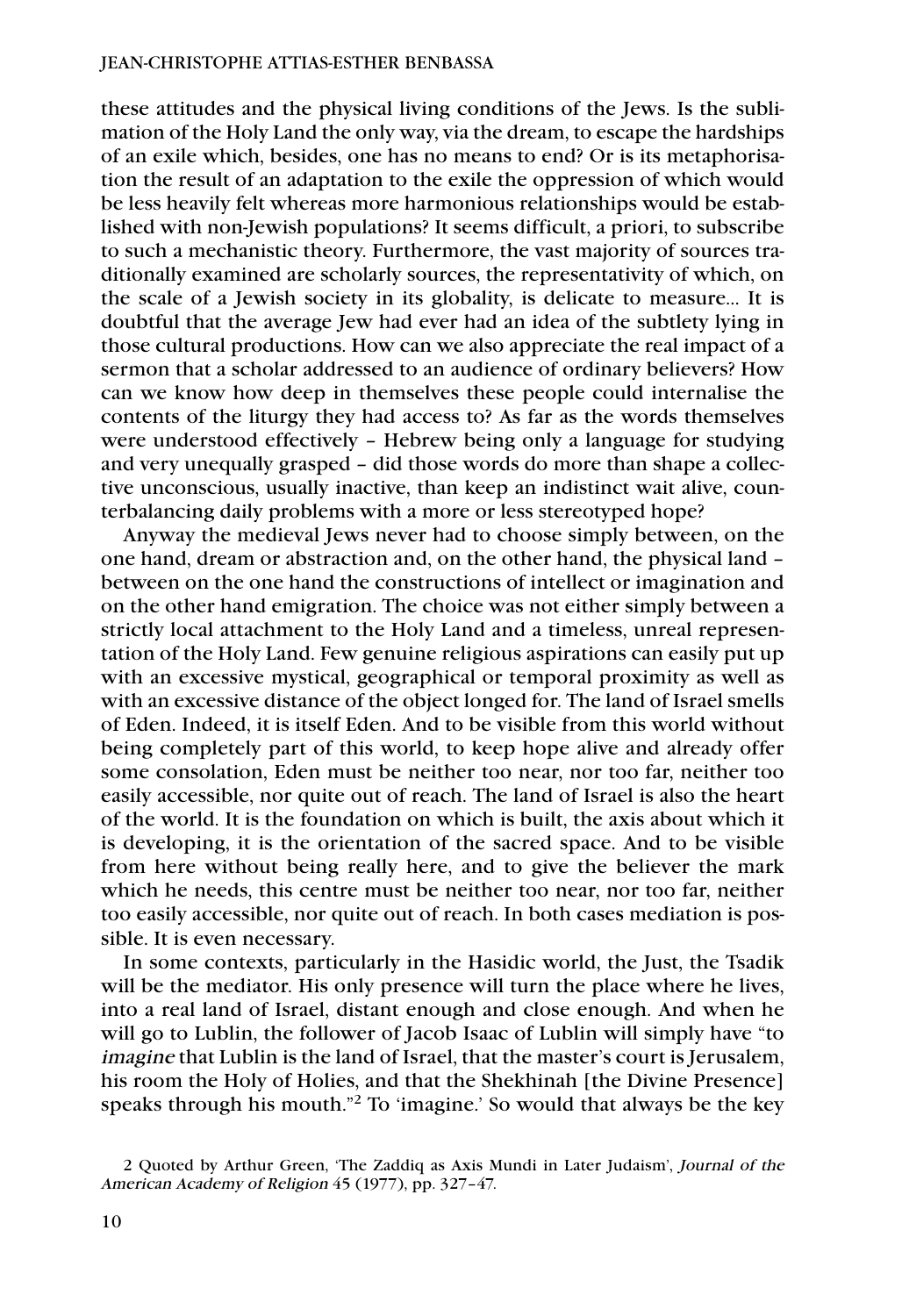word? To see Lublin, to dream of Jerusalem, isn't it also a way of dreaming Lublin? This double dream and this phantasmagoric confusion of "the world here" and "the world over there," however, are precisely what, until the contemporary era, has helped the Jewish communities of dispersion to feed on something more than dream – and so to appease – a longing for Zion both fragile and essential for their self-consciousness.

The Jew of the Middle Ages seems doomed to resolve a persistent tension between his being unable to be really where he is, and where quite often, his right to be is not completely recognised, and his being unable to give up being where he is not, no longer, or not yet. The natural place he has a strong desire for and where he thinks he has a chance of feeling at home, the place he agrees to be defined by, the medieval Jew, spontaneously, names it Jerusalem, Zion, or land of Israel. Sometimes these will be Jerusalem, Zion and the land of Israel here below, but perfected, magnified, glorified, suspended in time, visible images of his own secret glory, signs of a privilege he has dreamt of and which reality has denied to him. But these will also be, sometimes, homelands of another sort, and in a way more accessible: the cosmic power the world here below depends on, a state of consciousness of a man freed from the chains of his earthly condition, the town where lives the Master who teaches the Law and makes God's word heard…

Attractive as it was the dream could not, by itself, govern the conscience of the medieval Jew. In fact, Judaism is not a theology cut off from reality. It is praxis too. It also states the Law; it first states the Law. And, concerning that, Jerusalem and the land of Israel are not objects or supports of representations. Indeed, the Jew of the Middle Ages cannot forget that the destruction of the Sanctuary, the fact that he is physically far from the ancestral land, prevent him from keeping a great number of essential rules of the Torah. Oppressed by a foreign ruler, who imposes his laws on him in many areas of life, hasn't he also become a mere shadow of himself, since he is now deprived of a most important part of his Law? Is a Jew in exile who never fails to observe all commandments except those to be followed in the land of Israel, really a stainless Jew, a Jew in the full meaning of this word? Or isn't that a temporary solution, a stopgap, finally not a very satisfactory compromise? The keeping of commandments which only the coming of the Messiah and the reconstruction of the sanctuary will realise does not certainly depend on him. But won't he try spontaneously to go half way, and settle in the Holy Land to fulfil at least the commandments linked to the land which, as for themselves, on the contrary and right from now, depend on him alone?

Exile has never been able to wipe the land of Israel out of the Jewish juridical normative horizon completely. Anyway it could not have done it without ceasing to be exile. Still, one must be careful in this respect as well. No anthology of mishnaic or talmudic dicta could by itself justify the idea, dear to religious Zionism, that the Judaism of exile would have always, and on principle, claimed that the obligation to live in the Holy Land is an absolute primacy. It is enough to put these declarations back in the partic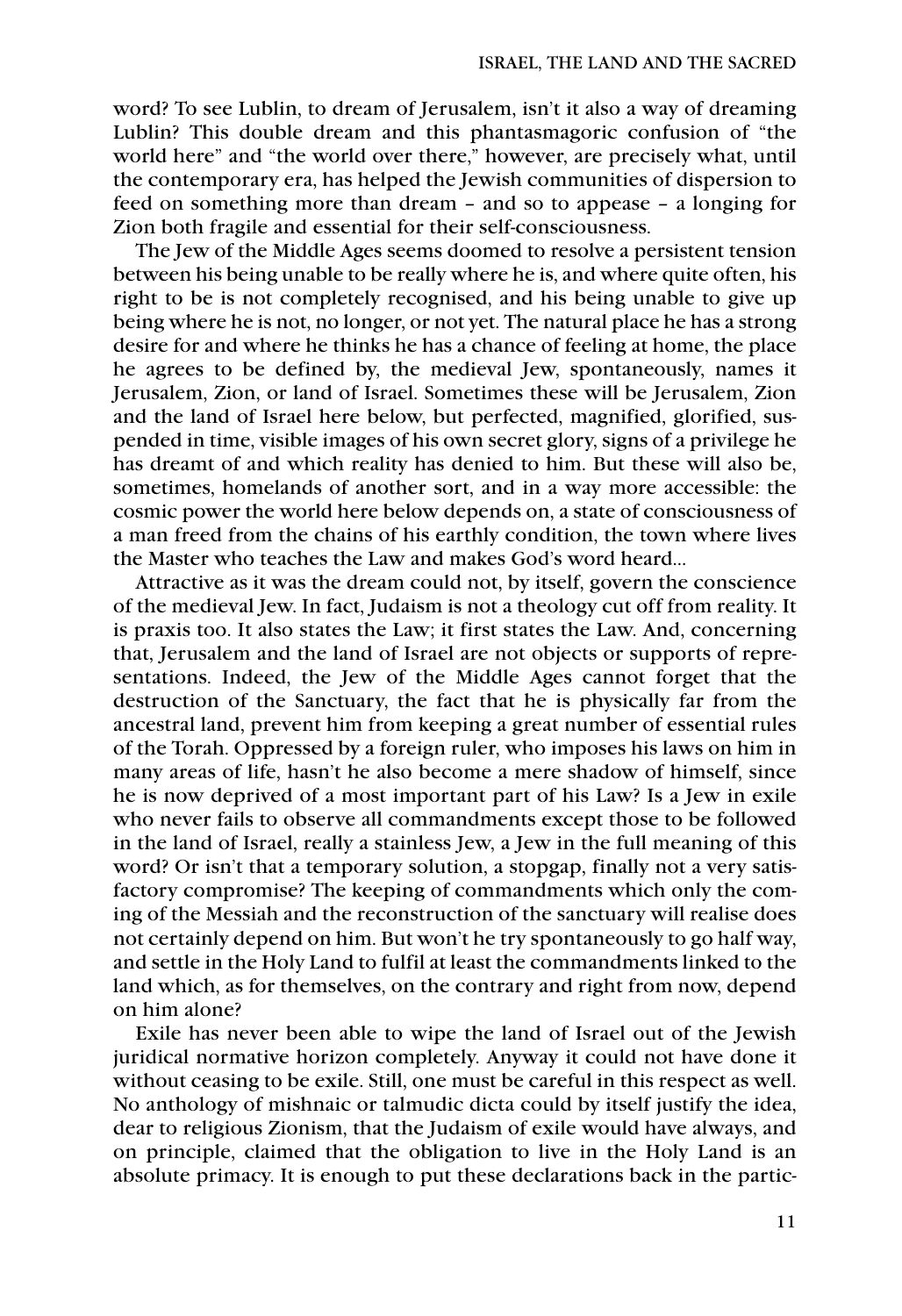ular moment they appear and to study the exegeses produced on them to discover that the logic of rabbinical hermeneutics and the rabbis' realism have managed to draw the hidden complexity of apparently simple rules, so as to limit and sometimes to invert their meaning…

Any stand taken about the nature of the relationship of Israel with its land during the time of exile entails a stand about the nature and the role of exile itself. And the theology of exile may lead to any reversals. For some, punishment of a sin, it becomes a sin itself for others. In one case, going up to the Holy Land may look like a rebellion against the divine sanction, in the other, on the contrary, it is the accomplishment of a positive order. And when, between these two extremes, it is neither punishment nor sin, but a mission, exile has a highly dialectical relationship with the land of Israel. A relationship which, eventually, may mix up the borders – or which may be thought of as a complementarity, the Holy Land and the Diaspora each playing their own role, essential in the dynamics of the redeeming process. A relationship which, in every case, never considers aliya, the 'going up' to the land of Israel, a slight decision. This one, in fact, is rarely encouraged, most of the time it is reserved to a small number, indeed, even quite simply forbidden. As the love of the land and the assertion of its holiness are not at all sufficient reasons to go, so the fact itself of going, does not necessarily presuppose the negation of exile. The relationship between aliya and messianism is also, to say the least, ambivalent. There may be messianism without impulse of aliya. Vice versa, there may be aliya without messianic fever. Furthermore, for many, the aliya is precisely a tolerable step only if it is not coupled with a messianic fever. Even though aliya and messianic fever are associated, this does not necessarily mean that emigration is looked at as a way to hasten the end – it may be nothing but the desire 'to be there' and get ready to welcome redemption, by doing positive acts.

Anyway, emigration was never for a Jew of the exile, the only hope to express, concretely, his attachment for the real holy land, nor the only means, for Diaspora, to be really in touch with Palestinian Jewish communities. From the  $16<sup>th</sup>$  to the  $20<sup>th</sup>$  century, the emissaries whom Jewish institutions and communities of the Holy Land regularly sent in Diaspora to raise funds, played a most important mediating role. Their physical presence incarnated the dream, and offered the Jews of the exile an opportunity to feel something of the reality of the land of Israel. But besides, they were for the communities the main means to get in touch with 'other,' 'different' Jews – so when a Sephardi messenger was travelling all over Lithuania or when an Ashkenazi Jew was going up and down Yemen. The long journeys of emissaries, their incontestable prestige and the needs they voiced, showed how the land of Israel and Diaspora depended on each other, while consecrating the centrality of the Holy Land – essentially, however, a place of study and prayer. Their action caused the land, the imaginary one as well that which needed money to fulfil a double and ambiguous function between the assertion of the unity of the Jewish world and the revelation, in a feeling of strangeness, of its irreducible diversity.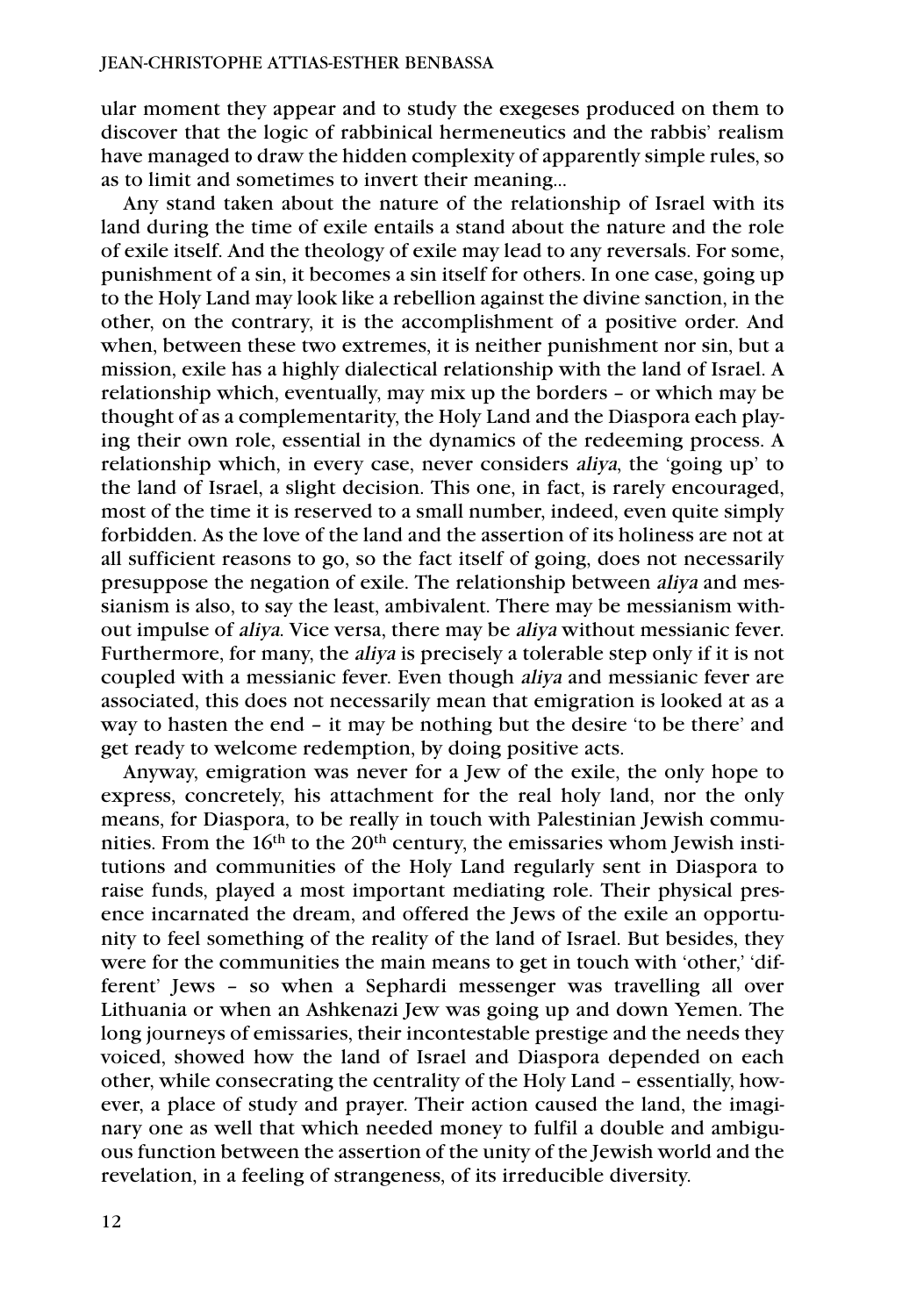Yet, the best way to discover Palestinian realities, without emigrating for all that, was to go on a pilgrimage, or read pilgrims' records. But in that case too, imaginary stories and stereotyped descriptions mix with the traveller's own impressions – and obviously keep the reader off reality. Moreover, except for the Western Wall and the cave of prophet Elijah on Mount Carmel, all holy sites visited are tombs. It is sure that these tombs project a certain number of temporal reference points on to the space explored. They are the geographical, earthly inscriptions of founding events of the history of Israel on its ground – but outside its ground too. As most are saints', prophets', scholars' tombs, ancient or more recent, that geography bears the mark of a history which, in fact, has no intrinsic link with the place since it is a history of the Jewish science beyond space and time data. The visit of those tombs itself is called separation, divorce (gerushin) by the kabbalists because the pilgrim gets rid of, breaks off the relations with this world, and becomes holy to honour the Divine Presence staying there. The tomb: a place, to keep out of the place… 'Heaven Gate,' the holy land of a pilgrim is essentially an underground reality. Because his concern, what he is looking for and can never, really, find on the soil he is walking on, is the essence of the land of Israel, that it is to say, a symbolic land, conveying a sense, buried in the depths of the earth or nestling high up in heaven. An essence which evokes, at the same time, death (underground) and survival (in the skies) – never the simple life here below, on the earth and under the sky. The visit of tombs and caves marks the earthly itinerary of the traveller and strangely anticipates the underground itinerary which, according to an old tradition, the dead body of a Jew buried in Diaspora is to follow in the time of Resurrection, when the Lord will help it to go from cave to cave as far as the Holy Land for a rebirth over there.

Better than any analysis, maybe, it is finally a short tale by Israeli writer Shmuel Yosef Agnon, drawing on traditional Jewish sources, which best expresses the nature of this fascinating ambiguity of the links which Israel in exile has been building up with its land, throughout the centuries.<sup>3</sup>

The story goes that an old sick man took his doctors' advice to drink goat milk. But the goat he bought himself, disappeared from time to time; all investigations were vain and her hiding place never discovered. She just came back by herself, with her udder full of a "sweeter-than-honey, tastingof-paradise" milk. To solve this mystery, the old man's son devised a trick: he fastened a rope to the goat's tail, and as soon the animal set off, he took hold of the rope and followed. The goat led him to the entrance of a cave where a long underground trip began, lasting "one or two hours, or perhaps, one or two days". At the far end of the tunnel the young man soon discovered a wonderful land which he identified very easily: the land of Israel. So he understood that the goat gave such delicious milk because she fed there, nearby Safed, on pulpy and sweet carobs and quenched her thirst in

<sup>3</sup> S. Y. Agnon, 'Fable of the Goat' (trans. B. Rubin), in A Book That Was Lost and Other Stories by S. Y. Agnon (New York: Schocken Books, 1995), pp. 188–91.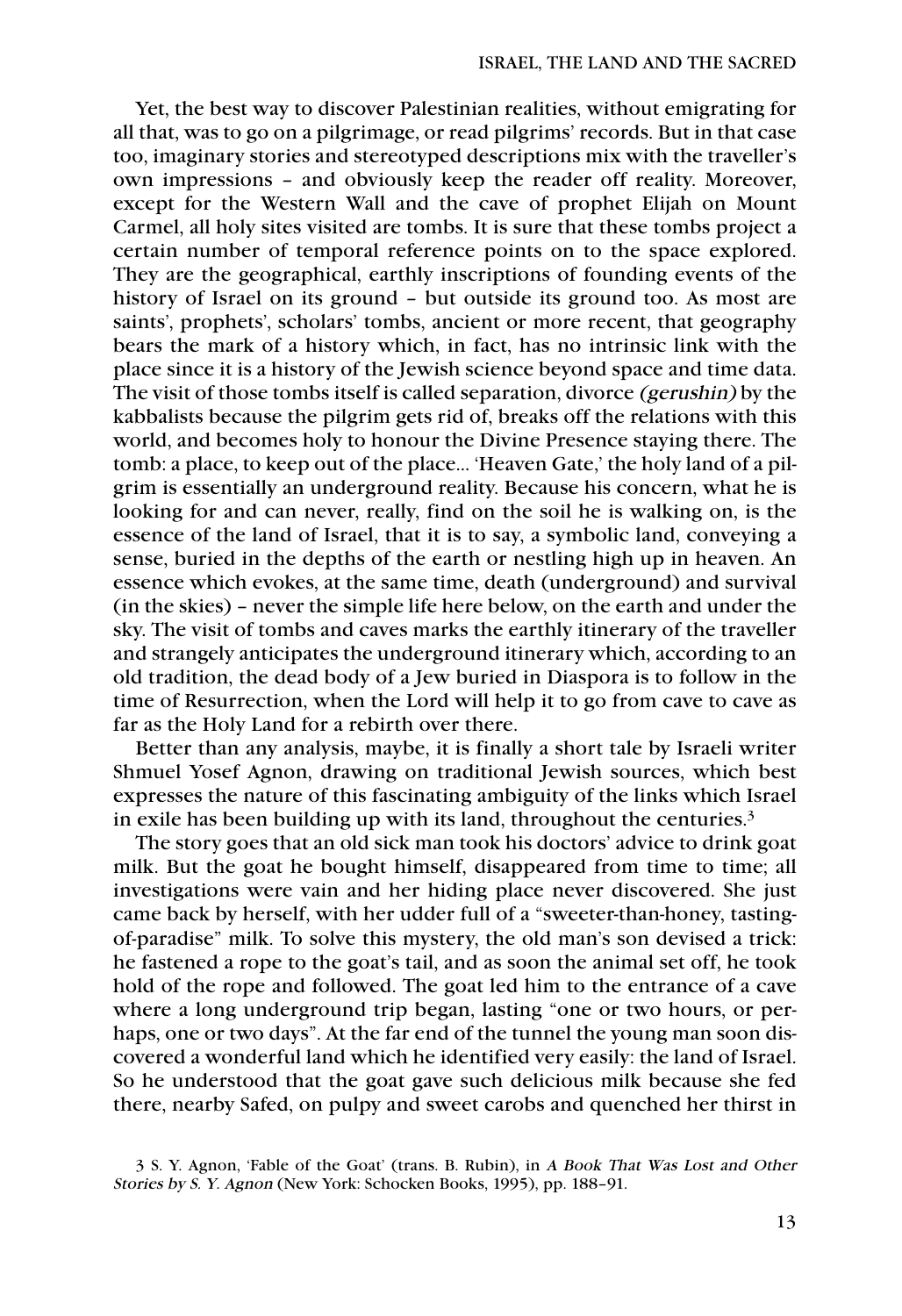the springs of the Holy Land. When seeing men very much like angels welcome the holy Shabbat, the young man decided not to return home. He took some special ink – used by the scribes to write the scrolls of the Torah, wrote a note to his father and slipped it into the goat's ear, hoping that his father, on the return of the goat, would stroke her, and that she would then move her ears letting his note fall. Indeed, the goat did return, but she did not move her ears, and the old man was in despair, believing that his son was dead, devoured by some wild beast on his way. In a fit of anger he had the goat destroyed – and exactly then, the letter fell out. The old man read it and realised that he had new and more serious reasons to lament: then, he could have reached the Holy Land "by one bound", but as the goat was dead and his guide had vanished, he was irremediably doomed "to waste his days in exile"! Since that time the entrance of the cave has been invisible. And there is no more short cut to the land of Israel. As for the old man's son, "unless he is dead," he is enjoying a peaceful and happy life over there…

The old sick man, perhaps is Israel, and the milk that helps him not to decline, the carnal and ethereal dream of a remote land. Still, this land, though it is real, is an imaginary land, in exile at the far end of time and space, in a time which is not a time, in a space which is no longer a space. Its inhabitants are already angels and only a humble goat has kept the instinct, both natural and mysterious, which permits her to reach it. The underground route, which alone leads to it, has something to do with death and resurrection. And if its access, for the time being, is practically forbidden, for sure that must be the result of some fault. There only remains in the old man's hands – in Israel's hands – this note written in the ink of the sacred scrolls: the Book which speaks of the land and promises it…

In the contemporary era, a small part of the Jewish people, as if suddenly rejuvenated, will no more be satisfied with the promise. It will try to make the dream come true. To turn politicians' and settlers' action, the 'shortcut,' at last, into an eagerly desired resettling. Far from being a rupture alone, however, this modernity of the land will keep (on) feeding on revisited images of its ancient and medieval times. Galvanised by the invigorating exposure to ideologies and nationalisms of a Europe in full boom, will the Jewish activists of the new era ever be able to totally exorcise the attractiveness of the Book, and to open without it, for them, an improbable way to an improbable land? In the 19<sup>th</sup> century, a turning point occurs. While the wave of orientalism is sweeping over the West and the 'Eastern Question' is passionately debated, a renewed interest for this piece of land, nearly forgotten since the Crusades, emerges. The Jews themselves do not feel unconcerned, even though a new era of citizenship has opened to them, and just in the time when some claim that Jerusalem is where they are, and that there is no other Zion for them but the countries which emancipated them. Marching nationalisms in Europe during those years begin to mark minds, in certain circles at least.

However, the land of Israel, chosen as an actual place of residence, will finally be recognised by a few minds, in a very progressive and uncertain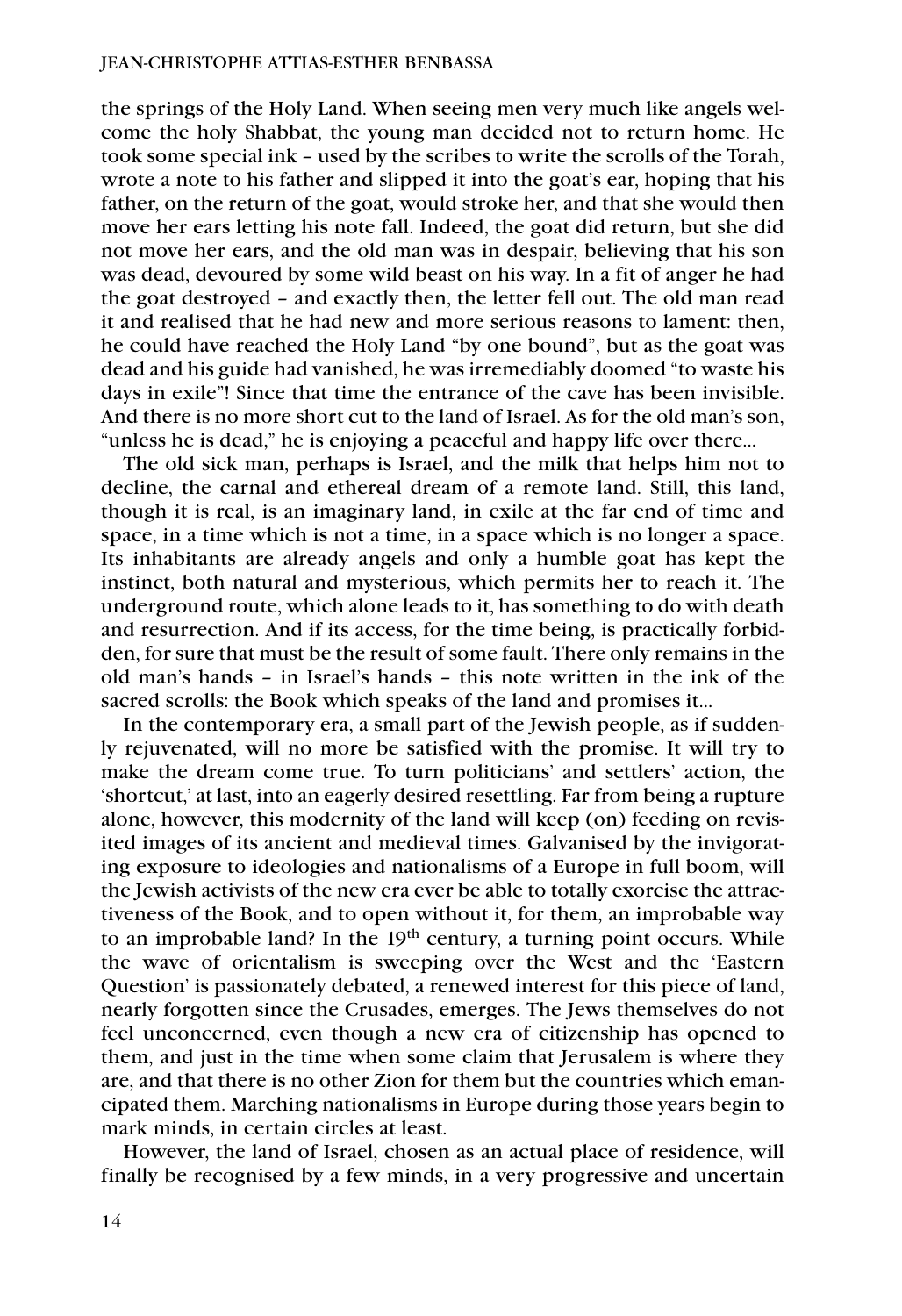way. Its soil looks very unsteady and its frontiers on the move, and, in fact, the debate which it arouses will not even cease with the foundation of the State, far from there. Always unstable, attractive and strange, elusive, vanishing, it was not that easy to reconquer it. In the eyes of the secular theoreticians of political Zionism, it was primarily a project or an instrument rather than an aim in itself, and still less a duty to act or some piety to observe. It is incontestable that Zion, as a symbol, as an abstraction, became a strongly mobilising theme for the national Jewish movement. Only this word could awaken a powerful enough echo to bring together a large number of Jews all over the world, and to engage them in a political, social and economic collective action – whether they participated themselves as emigrants in the foundation of a new society or merely gave their material and moral support to the movement. Other choices were thought of, such as Uganda, Northern Sinai, Argentina, and the Soviet Jewish Republic of Birobidzhan, which were highly controversial inside the Jewish nationalist movement. Nevertheless they were excluded as non-Zionist. And yet these territories may have seemed easier to acquire, and their colonisation looked less problematical, but they never were able to compete with Palestine. Political Zionism had developed at the dawn of the great period of European colonialism, at a time when Europe considered it had a natural right to territories, quite outside its geographical and cultural sphere. But Zion had not been chosen as a land for Jews in the same way as other lands to be settled: that is, for its advantages, natural resources, or political accessibility. Zion had been chosen because it was the only land able to arouse, in the Jewish world, the enthusiasm necessary for a successful policy of immigration, in every aspect different from the waves of immigrants heading to North America with their individual and family salvation in view. Without Palestine, Zionism was bound to fail as a national project. To build a new society from a people dispersed all over the world, ethnically and culturally heterogeneous, that task was not the responsibility of other nationalist movements. Zionism would have to not only reconquer a symbol, but also make its way through its different readings. First of all it would have to create the land of Israel entirely anew.

Even in its concrete reality, which pioneers affirmed vigorously, this land remains that of a Book, and stays holy. The organisations in charge of acquiring it and those who cultivate it participate in a sacred task. The blue boxes for fund-raising of the National Jewish Funds, the pioneer-settler, both a redeemer and a hero, weave the web of Zionist mythology. The glorification of the ploughman, familiar to the intellectual elite of the Russian Jewish youth from whom came the first pioneers, the influence of Tolstoy's writings and a particular romantic inspiration allied themselves to crystallise a whole movement aiming at social reform and based on an idealisation of the simple life. The coverage which the press and literature of those days gave to agricultural themes and the figures of Jewish ploughmen ploughing the soil of Palestine vividly show this nostalgia of the land and this desire of a normalisation of the Jewish existence. In effect agriculture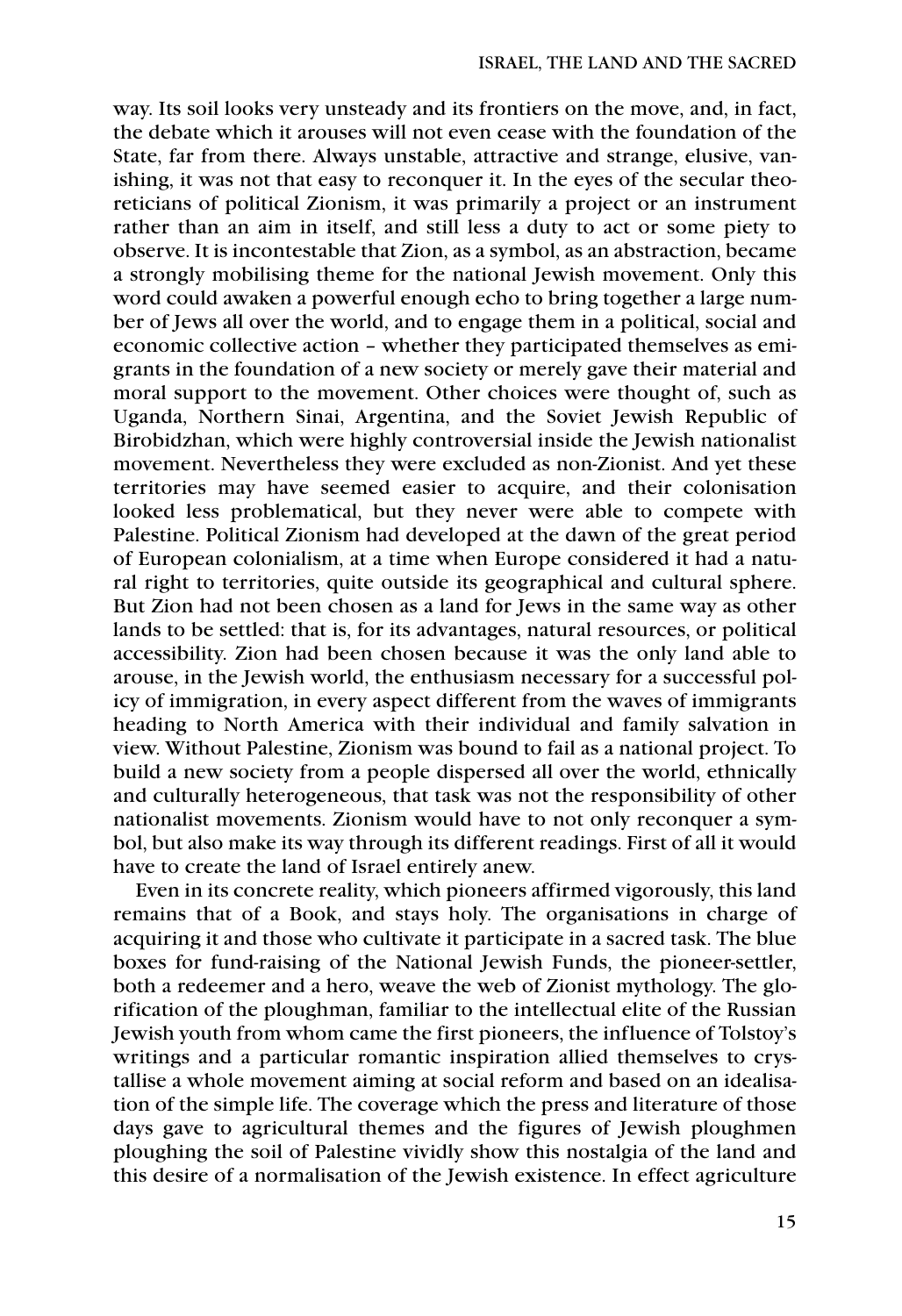was a major activity to absorb crowds of Jews migrating to the country. And the conquest of the land of the ancestors (erets), too, had to be based on the creation of a mythology of the cultivated land (adamah). It was as if only this work of remythologisation, and hence of abstraction, could paradoxically make palpable to the Jews a land too long caught inside dreams of exile. So nationalists and Zionists always resorted to founding myths which could establish their ideology, the only ones apparently able to give them a real access to the land – the simple purchase of cultivable areas was not enough to guarantee the national ownership of the territory. Pioneers arrived in Palestine with a narrative for luggage, the Biblical narrative. Deep in themselves they wanted to go from symbol to reality by being in touch with the land, and to create a new place where there would be an opportunity. So this explains why they lived far from the spiritual centre of Jerusalem and the distrusted towns, and how an irresistible attraction pushed them towards new lands: wild desert areas. A true (re)birth could not occur anywhere else, but in a place free from the idea, unspoiled by the founding narrative. At the same time, however, this narrative kept the settlement process going, irrigated it, guided it, rooted it in a land which until then was exclusively known through it.

In the literature of the Jewish Enlightenment, the land of Israel is a desired land, but dreamed of, remote and unknown. Eastern European realities are reflected in the look taken at it. Conversely, once they have treaded its soil, immigrants from Eastern Europe begin to yearn for the country that they had left, as if the land of Israel could never become theirs. Even when it is theirs, it carries exile with it. An exile in Israel, still harder than an exile among the nations… However, is not precisely the land of Israel expected to put an end to exile? At the very moment a Jew arrives in Israel, he obviously carries his exile in his luggage. It was an immense dream to think that a Hebrew nation could be built, regardless of this 'strangeness' of the land, a 'strangeness' which was to haunt, later, the natives themselves. Because exile is passed down from generation to generation. So were the Jews really able to get rid of it and become a people settled on its land at last? Anyway something is sure: the idea of the land has never ceased to dominate the reality of the land.

It is enough to be persuaded of it, to remember the emotion that the Israeli population as a whole, far beyond ultra-orthodox and extremist milieus, felt after the conquest of "territories," and so of the heart of Ancient Israel, during the Six Days War. A different land, separated from the everyday life of the Israeli, a land loaded with the imagination of centuries, the ancestors' ritual, the weight of the Book, these territories have become the stake of passionate debates and of a controversial settlement. That is not an ordinary "territory". It is a Book-land, pregnant with a metahistoric sacrality, off time, beyond reality. All hopes and hatreds, the messianic ones included, converge on this 'no-land' of desire, more symbolic than real. There is a sort of return to early days. The mythical land is there to quench the thirst for a Promised Land, a land the borders of which are always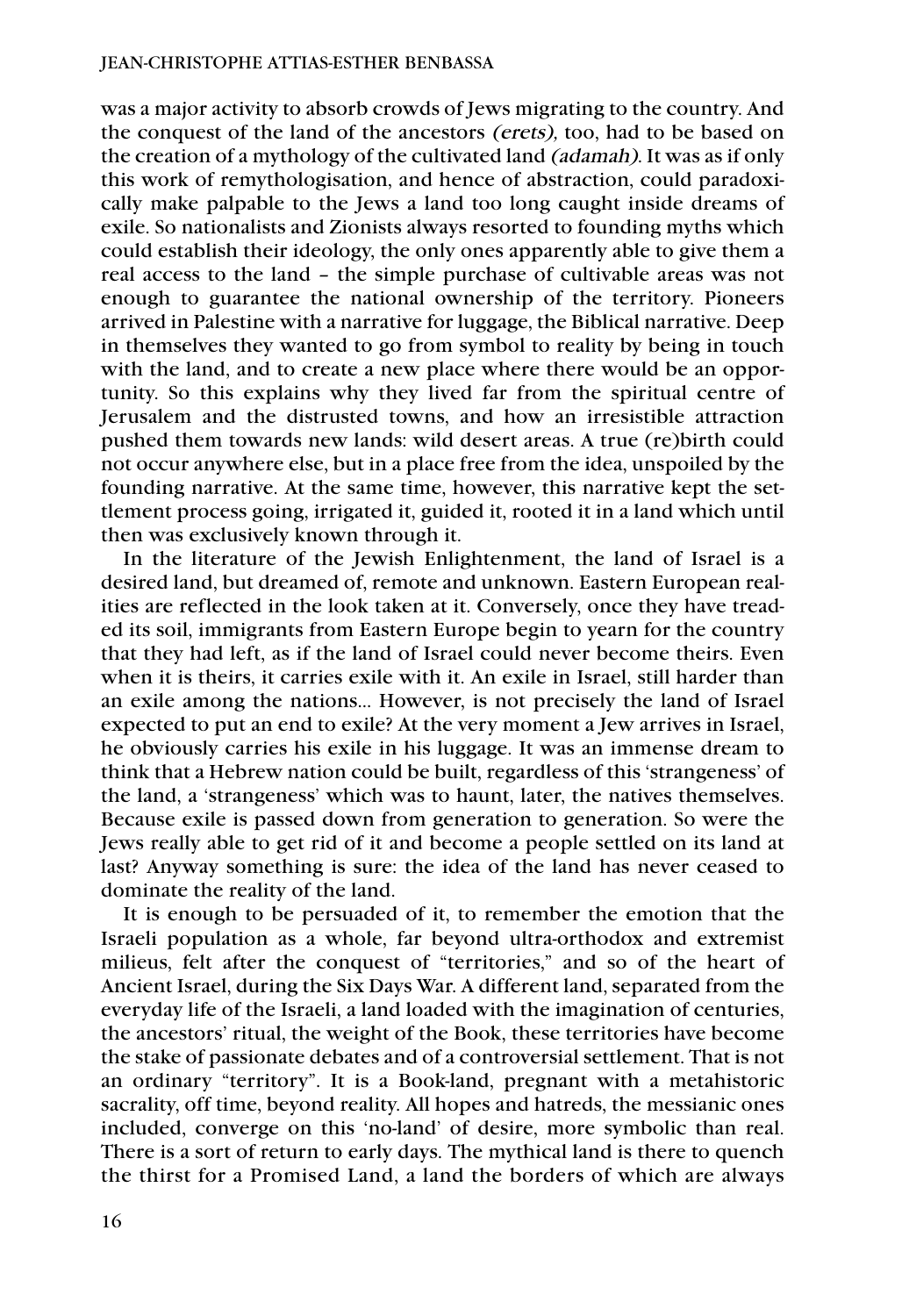farther. As soon as the land materialises, then the dream is being reborn of a symbolic land that one applies to make real again. It looks as if one were always afraid to be short of the promised land…

The fact that these days 'new' Israeli historians set about the deconstruction of myths around the Zionist Israel, is a proof among others that pluralism has started to shake the old Zionist rhetoric which in its ideological zeal, not typically proper to it, however, prevented mixed speeches for so long. By getting rid of all that comes between the land and them, post-Zionists and those who declare themselves to be, in effect want to have an access to a symbol-free land, and so negotiable with Palestinians. Without entering into the intricacies of this national debate, and by keeping in mind that only a small fringe of Israel society identifies itself with post-Zionism, one is obliged to see that such a discourse expresses a vague desire to come back to the beginning, to a pre-Zionist situation in the days when the land of Israel was just a promised land. Some post-Zionists restored the image of life in exile as a metaphor of moral sensibility and of an open relationship with the Other, which necessarily strengthens this impression. And if you remember the fundamentally ethical standards of post-Zionists you may wonder whether they do not only feel like rejecting a land 'tarnished' by the tribulations of the two peoples throughout the last two centuries and longing for a land at last 'purified,' above contingencies, on the border of the sacred. Totally opposite to this attitude, but strangely echoing it, the messianic irredentism of extremist milieus, it too, wants to have a 'purified' land, but 'rid' of the Other, the Arab, a Book-land, beyond the State, the recovered land of Ancient Israel. If post-Zionists' sacrality is secular, that of Gouch Emounim is religious. The former projects itself into an anteriority near the Promised Land, whereas, paradoxically, the latter, taking on the Zionist ethos, comes close to the phase of conquest, settlement on the land, those times when progressing Zionism wanted to take possession of the land, and turn the Land of Promise into a reality.

The weight of symbols is something. That of the past something else. And it too, prevents Israel from becoming an ordinary land. You get there along with your own land, the land that you have left, the land where your ancestors are buried. Every immigrant carries his exile on him. The less successful his integration in the country, the more his nostalgia for the lost home resurfaces. Some come along with their native land, others with the Torah. In any case, one never comes alone. No ideological discourse, that of Zionists included, has ever been able to wipe out this multiple heritage. Even though it was somewhat smothered by the unifying rhetoric, fashionable until recently, the plurality was present well before it was clamoured for. The Diaspora, the Diasporic experience are to help Jews from the Maghreb to become Israelis, without their having to give up the specificity of their ethnic group. Indeed, despite the famous ideal of the melting pot, the article par excellence of the Zionist creed, one goes on living off the soil of two motherlands. One can also strengthen one's 'Israeliness' out of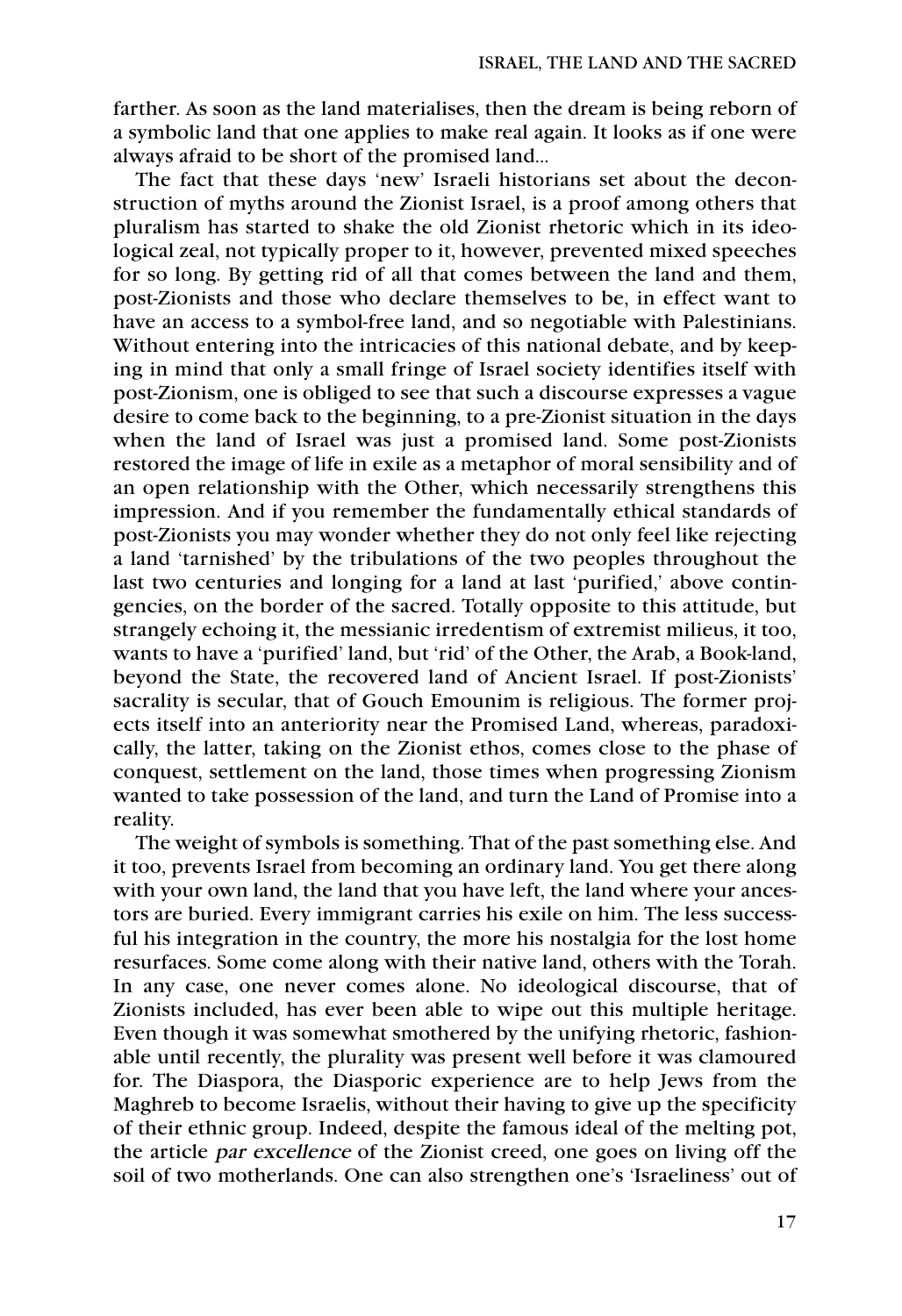the geopolitical frontiers of today's Israel: Moroccans who on their way back to their native country for a limited stay, find the roots of their Israeli identity there, or Israeli youths taken on a tour towards the main sites of Shoah in Poland. Local sites in Israel are no more needed even to construct one's identity, as this one goes back to its roots abroad, where the history of Jews took place, with its best or worst chapters. The history of Jews is no longer apart from the history of Israelis. In fact, the division was always artificial, owing to ideological reasons, because one believed that all was to happen on the ground of Israel, even though one should forget what life was like before, to forget what is unforgettable. Today Israel's borders are shifting more than ever before, and Palestinians make themselves heard better; today another people, it too, is deeply conscious of its rights to this land, and so the perspectives are widening and the obsessional attachment to the soil is yielding to other ways of getting rooted – or to the temptation to wander.

Since the 1980's the wandering Israeli is a major figure in the new Israeli literature. Israel is one of the few countries to be very harsh on citizens emigrating to other countries. It is significant that the word yerida, literally 'going down' means voluntary departure. The yerida, in some way, is a negation of the very foundations of Zionism the aim of which was to turn the land of Israel into the land par excellence for all Jews. Obviously this goal has not been reached since the majority of the Jewish people still lives in Diaspora. But at least, couldn't the presence of Israelis themselves be expected to be permanently established? The characters of those novels are sabras, sabras held as part of the elite: Ashkenazi whose parents, pioneers on their arrival in Palestine, are politicians or educators. They were given the best Israeli education, volunteered for fighting units, excelled in their studies. They seem to fit deeply into Israeli life. Their determination to leave the country, to try to start a new life elsewhere, shows, still more clearly, how serious the personal and ideological crisis they are going through is. The land of Israel is too real, it is stifling, and it destroys its inhabitants. Israeli contemporary fiction conveys the increasing malaise of a generation nurtured on the romantic vision of sabras and their future on the land of pioneers, and who have to accept the gap which lies between this vision and Israel's socio-political reality. It reflects a global social and ideological crisis: the generation gap, a disillusion after myths, a feeling of oppressing confinement, combined with a continual state of siege, and increased by the high standards of conformity of a rigid society. Would today's Israelis, not less than yesterday's Jews, always need a place 'over there' to help them to escape a place 'here below'? As if the promised land they are still in quest of could not be but elsewhere. A fragile border exists between the sabra and the wandering Jew.

On the other hand, some Israeli artists deal with some national images and symbols in a highly significant way. For example, Tamar Geller uses the reproduction of "The Ideal City" of Piero della Francesca for her paintings of Tel-Hai, a central site of national mythology. This tension between 'here'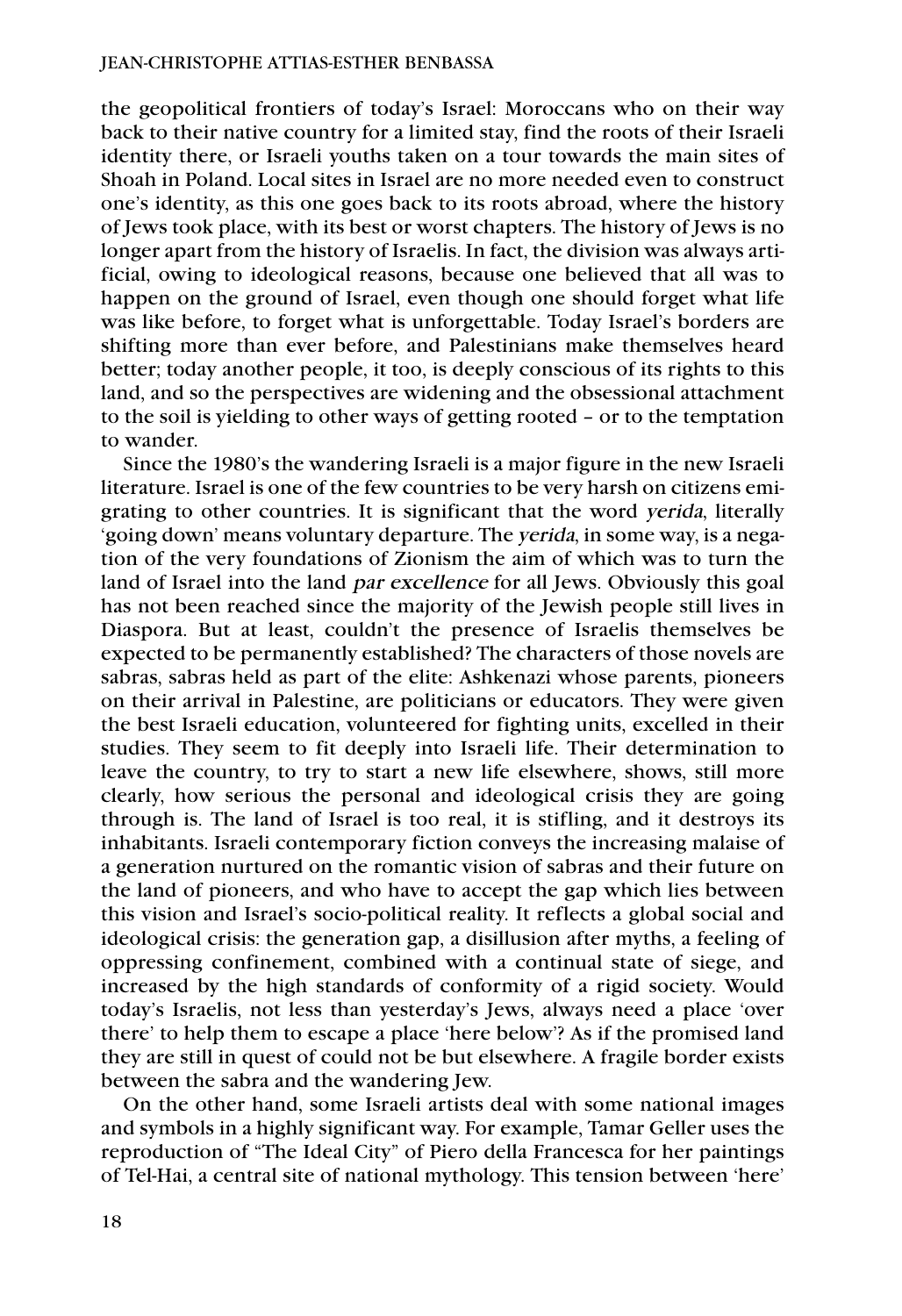and 'over there' is the preoccupation of these artists. The images of 'over there', reflection of local ideas, are taken from tourist brochures or classics of Art History. In winter 1991, an exhibition of the Israel Museum was organised around works evoking the lack of roots and the wandering, with no anchorage point in a definite territory or a definite form. The myth of the coming out of Egypt, here, is not seen as the beginning of a journey to the Promised Land – but rather as a text of the generation of the desert. In accordance with that choice and the thought of Buber, the language and the syntax of these works put the accent on the idea of expulsion implied in the order to go given to Abraham ("Get out of the country…"4) more than on the promise of a land ("Unto thy seed will I give this land"5).

Isn't the desert, as Jabès suggests, the physical and mental space for any nomad? Many Israeli artists turn themselves toward the desert, borrow some features of nomadic culture, still preserved by settled Bedouins. They make an effort to go there, to get to Bedouins' camps, then along the way to Palestinian refugee camps. Others rediscover the desert in what the Jewish tradition and the texts which have safeguarded its mythical memory say about it, such as the ritual telling of the coming out of Egypt read at Passover. Luggage, maps, bags: all the elements of the travel – as a quest for identity – fill the works of those artists of nomadism.

In one of his late interviews,<sup>6</sup> Jabès said that even in Israel, the Jew is a nomad, that his wandering is part of his thought. He also said that whatever the place in the world and the dispersion where they find themselves these days, the Jews are always in exile from the country they left. What are the Israelis dreaming about? One is dreaming of Morocco, the other of Poland. There is something that finally is the world. The Jew is the world. The land of the Jews is also the land of their exile. The Israelis are no different from the other Jews. Deep in themselves they do not only carry the exile of their parents, unrecognised where they used to live, but their own exile as well, an existential exile which keeps pushing them forwards to 'promised land,' a Book-land. If the land escapes the Israelis, they too escape the land. As if this land were promised to impossibility. An impossible land because the real place for a Jew, as Jabès said, is perhaps the Book. In it he finds himself again, he questions himself, the Book is his freedom.

If Israel is a problem, however, it is not only because its inhabitants keep on revisiting their land, taking ever-changing looks at it. For the Diaspora, too, projects its own expectations and frustrations, its hopes and disappointments, symbols and dreams on to this country. It is invested with such a sacrality that it becomes impossible even to begin talking about it. Israeli governments go by and follow one another, and there are always Jews in

<sup>4</sup> Gen. 12 :1.

<sup>5</sup> Gen. 12 :7.

<sup>6</sup> In Sarit Shapira, Routes of Wandering: Nomadism, Journeys and Transitions in Contemporary Israeli Art (exhibition catalogue, Jerusalem: Museum of Israel, 1991, in English and Hebrew), pp. 246–56.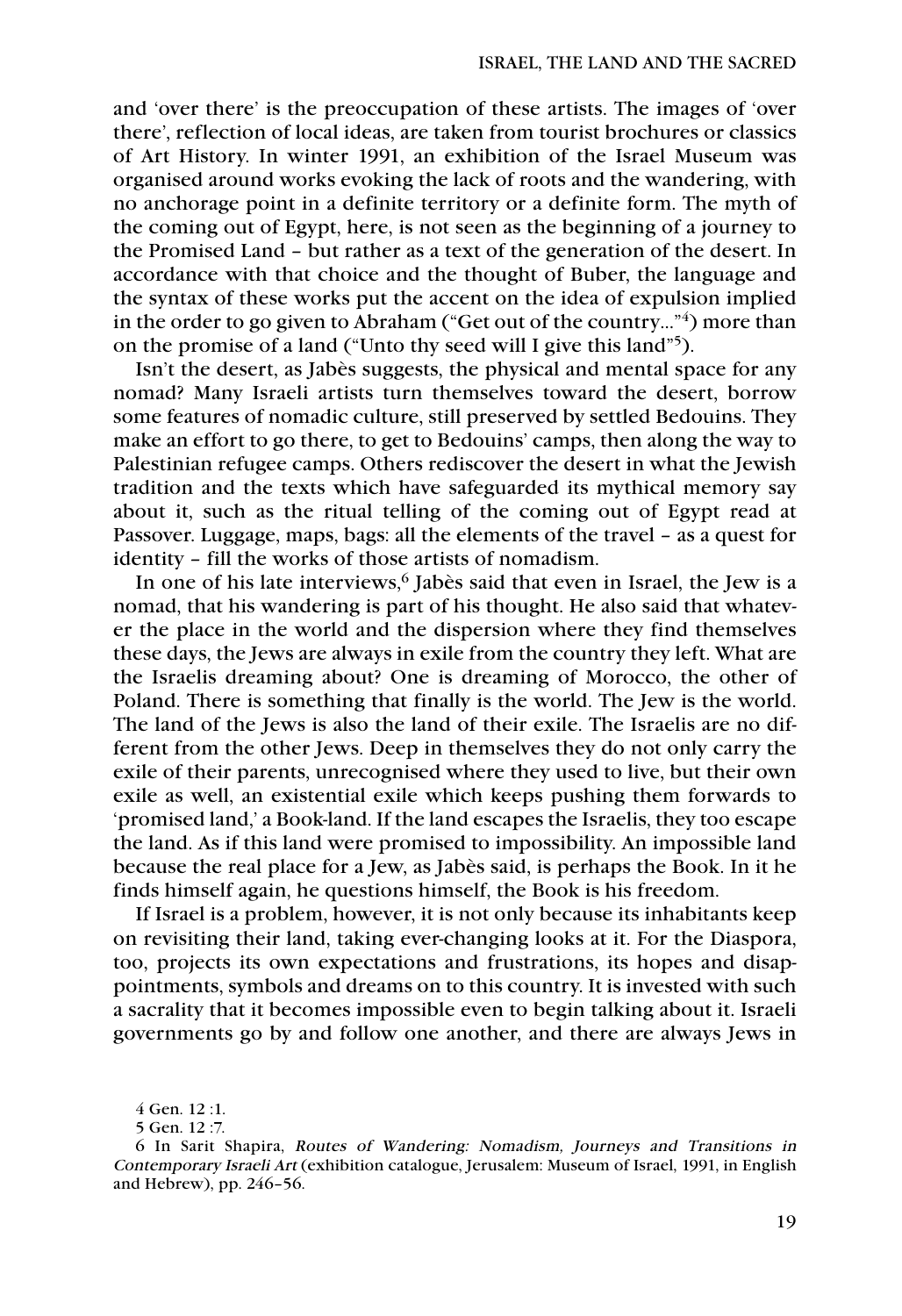Diaspora to approve all of them, without batting an eye, even when passions explode in Israel. That country is an integral part of the identity of a large number of Jewry in exile, in particular French, especially since the Six Days War. That Zionism is existential, not at all monolithic, it is a personal quest rather than an ideology. In some way it is a Zionism typical of the post-industrial society embodied by the Jews of France. It is depoliticised, deideologised and brings back the individual to the centre of its vision. In this identity reconstruction the emotive power of Israel can be imagined. This does not in the least mean that the identification necessarily results in a desire to emigrate. It is enough, to be convinced of it, to remember the small number of the departures. A trip to Israel is the modern form of a pilgrimage in former days. It structures the identity, but like any pilgrimage, it concerns the pilgrim himself more than the reality of the country visited and this modern pilgrim will just remember the aspects coming to his own expectations. Fortunately, here and there, particularly recently, conflicting voices can be heard, and the policies of the government in office are being contested. Despite that, Israel has still kept being something the Jews in Diaspora are proud of, in particular since 1967. It remains a land with many positive attributes and a country of refuge, facing the memory of the dark years of War.

These days, Western Jews plead in favour of integration in Diaspora, while remaining proudly faithful to the home over there, a home where few Americans, French or English would enjoy living. Dispersed all over the world, culturally and religiously divided, the Jewish people nevertheless remains united in its support for a nation-State where Hebrew is spoken and an increasing number of Jews lives. After the Holocaust, a lot of sentimentalism added to the attachment for Israel, the prominent figure of the heroic figure of the soldier or kibbutznik relegating the painful memory of the victims of genocide into the background. The Six Days War reinforced this glorious image which non-Jewish public opinion also approved of. The Jewish imaginary in Diaspora apprehended Israel and the Israelis in a romantic way, which the latter did nothing to demystify. Even now the Diaspora does not look at Israel as it really is. And this also prevents a true encounter with this land and its inhabitants, and prevents, in part, Israel from becoming what it really wants to be; always clinging to expectations that cannot be met. Israel, as its citizens feel it each day, remains, for the most part, unknown to the Jews of Diaspora, who prefer to see and find in it what they want to see and find in it. Israeli post-Zionism is not particularly concerned about the myths about Israel nourished by the contemporary Diaspora – its first aim being to destroy those of Zionism. A part of the American Jewish population is entering, very gradually, a phase which some call post-Zionist and which perhaps does not mean the end of the passionate relationship with Israel. Nevertheless it promises the beginning of a more genuine relationship between the State and the Diaspora. However, the question is whether this land imagined and re-imagined for centuries will ever be able to get rid of the dust of images which became integral